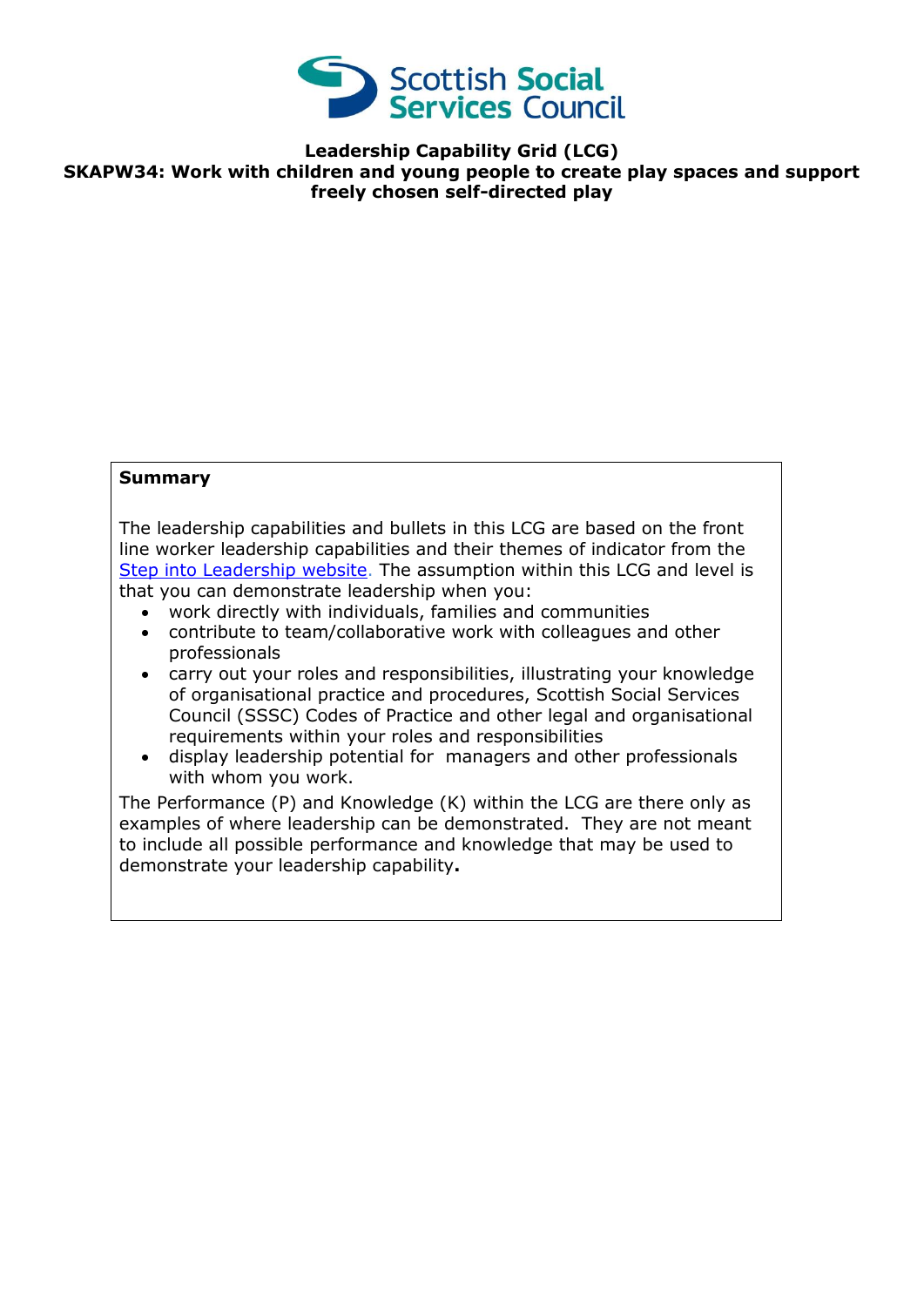

## **Leadership Capability Grid (LCG) SKAPW34: Work with children and young people to create play spaces and support freely chosen self-directed play**

| Leadership<br>capabilities                 | When promoting self-directed play you can demonstrate<br>leadership capabilities by:                                                                                                                                                                                                                                                                                                                                                                                                                                                                                                                                                                                                                                                  |
|--------------------------------------------|---------------------------------------------------------------------------------------------------------------------------------------------------------------------------------------------------------------------------------------------------------------------------------------------------------------------------------------------------------------------------------------------------------------------------------------------------------------------------------------------------------------------------------------------------------------------------------------------------------------------------------------------------------------------------------------------------------------------------------------|
| <b>Vision</b>                              | Providing a vision for individuals, families, communities, colleagues and<br>your organisation when you:<br>See how best to make a difference when working with children and<br>young people (P1-4, 6, 13, 15; K1, 2, 5, 7, 14, 22-26, 30)<br>• Communicate and promote ownership of the vision when supporting<br>children and young peoples (P1-5, 7, 15; $K1-3,13, 30$ )<br>Promote social service values through supporting children and young<br>people create play spaces and engage with play ( $P1-5$ , K 1-3, 21-<br>26) and when working others (P6)<br>• See the bigger picture when demonstrating knowledge and practice of<br>organisational, local and national policies and procedures (P7, 15;<br>$K1-3, 21, 28, 32)$ |
| Self-<br>leadership                        | Displaying self leadership when you:<br>Demonstrate and adapt leadership in response to individual changing<br>needs and preferences ( $P1-6$ ; K15, 16, 26, 30) and overcoming<br>barriers (P6, 15; K16)<br>Improve own leadership by seeking advice (P6)<br>• Take intelligent risks when working with children $(P1, 2, 6, 7, 11, 13, 13)$<br>15; K15, 16)<br>• Demonstrate and promote resilience when adapting practice and<br>overcoming barriers (P2, 11, 13, 15; K15, 16)<br>• Challenge discrimination and oppression $(K 1, 4)$                                                                                                                                                                                             |
| <b>Motivating</b><br>and inspiring         | Motivating and inspiring others when you:<br>Inspire people by personal example (P6)<br>Recognise and value the contribution of others (P6)<br>$\bullet$<br>Support the creation of a learning and performance culture with<br>individuals and others (P6)                                                                                                                                                                                                                                                                                                                                                                                                                                                                            |
| <b>Empowering</b>                          | Empowering people when you:<br>• Enable leadership at all levels $(P1-5, 7-16)$<br>Support the creation of a knowledge and management culture by<br>seeking and providing information to enable understanding (P6)<br>Promote professional autonomy (P1-5, 7-16)<br>$\bullet$<br>Involve people in development and improvement (P6)                                                                                                                                                                                                                                                                                                                                                                                                   |
| <b>Collaborating</b><br>and<br>influencing | Collaborating and influencing when you:<br>Promote partnership working (P6)<br>$\bullet$<br>Influence people $(K15, 16)$<br>Understand and value the perspectives of others ( $P6$ ; K15, 16)                                                                                                                                                                                                                                                                                                                                                                                                                                                                                                                                         |
| <b>Creativity</b><br>and<br>innovation     | Using creativity and innovations in your work when you:<br>See opportunities to do things differently (P1, 2, 6; K15, 16)<br>Promote creativity and innovation (P1-5, 10)                                                                                                                                                                                                                                                                                                                                                                                                                                                                                                                                                             |